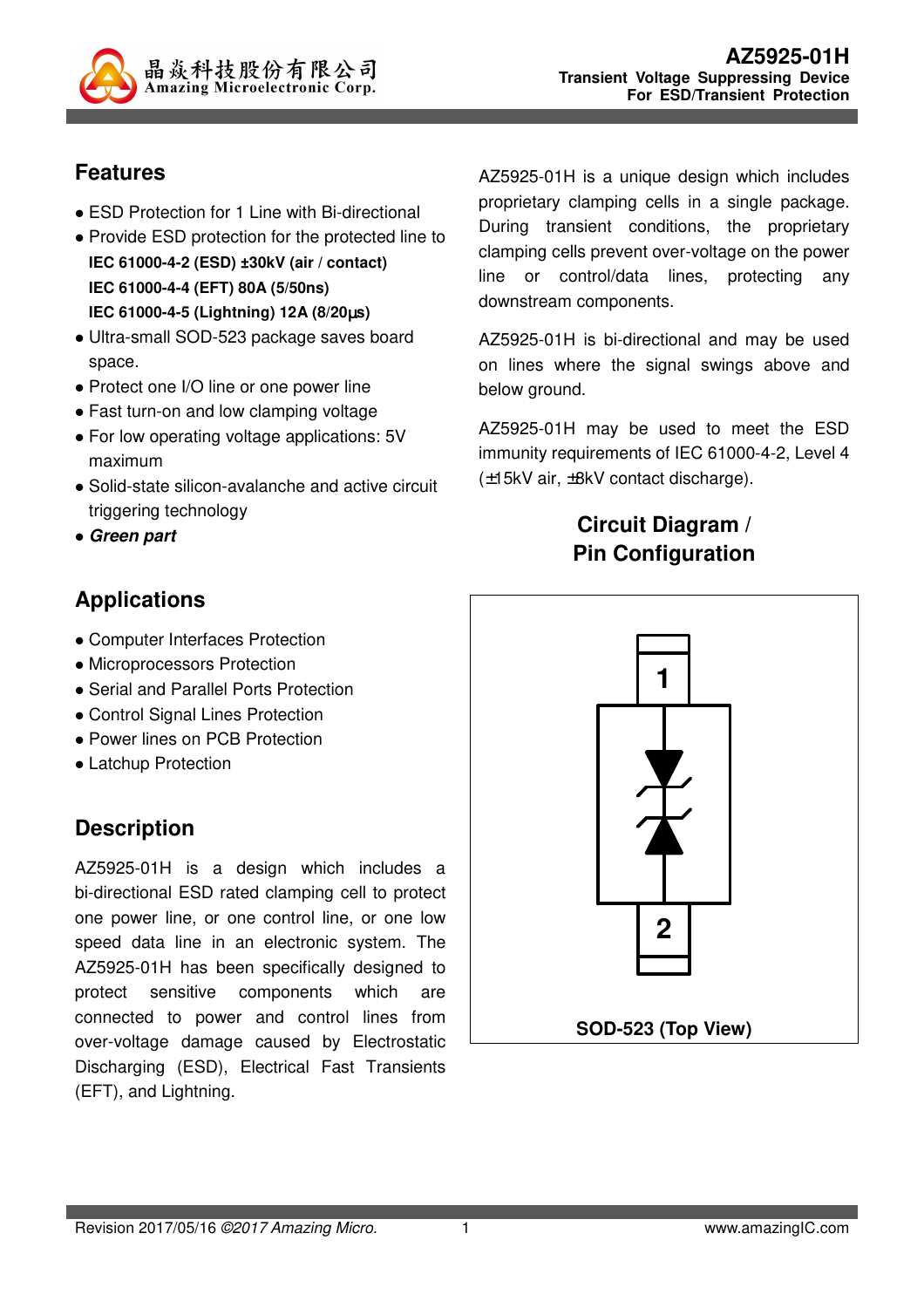

#### **SPECIFICATIONS**

| <b>ABSOLUTE MAXIMUM RATINGS</b>         |                             |                 |                      |  |
|-----------------------------------------|-----------------------------|-----------------|----------------------|--|
| <b>PARAMETER</b>                        | <b>SYMBOL</b>               | <b>RATING</b>   | <b>UNITS</b>         |  |
| Peak Pulse Current ( $tp = 8/20\mu s$ ) | <b>I</b> pp                 | 12              | A                    |  |
| <b>Operating Supply Voltage</b>         | $V_{DC}$                    | ±5.5            | V                    |  |
| ESD per IEC 61000-4-2 (Air)             |                             |                 | kV                   |  |
| ESD per IEC 61000-4-2 (Contact)         | $\mathsf{V}_{\texttt{ESD}}$ | ±30             |                      |  |
| <b>Lead Soldering Temperature</b>       | ${\sf T}_{\sf SOL}$         | 260 (10 sec.)   | $\mathrm{C}^{\circ}$ |  |
| <b>Operating Temperature</b>            | ${\mathsf T}_{\textsf{OP}}$ | $-55$ to $+85$  | $\rm ^{o}C$          |  |
| Storage Temperature                     | ${\mathsf T}_{\text{STO}}$  | $-55$ to $+150$ | °C                   |  |

| <b>ELECTRICAL CHARACTERISTICS</b>               |                      |                                                                             |             |            |            |              |
|-------------------------------------------------|----------------------|-----------------------------------------------------------------------------|-------------|------------|------------|--------------|
| <b>PARAMETER</b>                                | <b>SYMBOL</b>        | <b>CONDITIONS</b>                                                           | <b>MINI</b> | <b>TYP</b> | <b>MAX</b> | <b>UNITS</b> |
| Reverse Stand-Off<br>Voltage                    | $V_{RWM}$            | $T = 25^{\circ}$ C.                                                         | $-5$        |            | 5          | V            |
| Reverse Leakage<br>Current                      | $I_{\text{Leak}}$    | $V_{BWM} = \pm 5V$ , T = 25°C.                                              |             |            | 100        | nA           |
| Reverse Breakdown<br>Voltage                    | $V_{BV}$             | $I_{\text{BV}} = 1 \text{mA}$ , T = 25 <sup>o</sup> C.                      | 5.6         |            | 9          | V            |
| Surge Clamping<br>Voltage                       | $V_{CL-surge}$       | $I_{PP} = 5A$ , tp = 8/20 $\mu$ s, T = 25°C.                                |             | 9.0        |            | $\vee$       |
| <b>ESD Clamping</b><br>Voltage (Note 1)         | $V_{\text{clamp}}$   | IEC 61000-4-2 +8kV ( $I_{TLP}$ =<br>16A), $T = 25^{\circ}C$ , Contact mode. |             | 9.5        |            | $\vee$       |
| <b>ESD Dynamic</b><br><b>Turn-on Resistance</b> | $R_{\text{dynamic}}$ | IEC 61000-4-2 0 $\sim$ +8kV,<br>Contact mode, $T = 25^{\circ}$ C.           |             | 0.1        |            | Ω            |
| Channel Input<br>Capacitance                    | $C_{\text{IN}}$      | $V_B = 0V$ , f = 1MHz, T = 25°C.                                            |             | 27         | 33         | pF           |

Note 1: ESD Clamping Voltage was measured by Transmission Line Pulsing (TLP) System.

TLP conditions:  $Z_0 = 50\Omega$ ,  $t_p = 100$ ns,  $t_r = 1$ ns.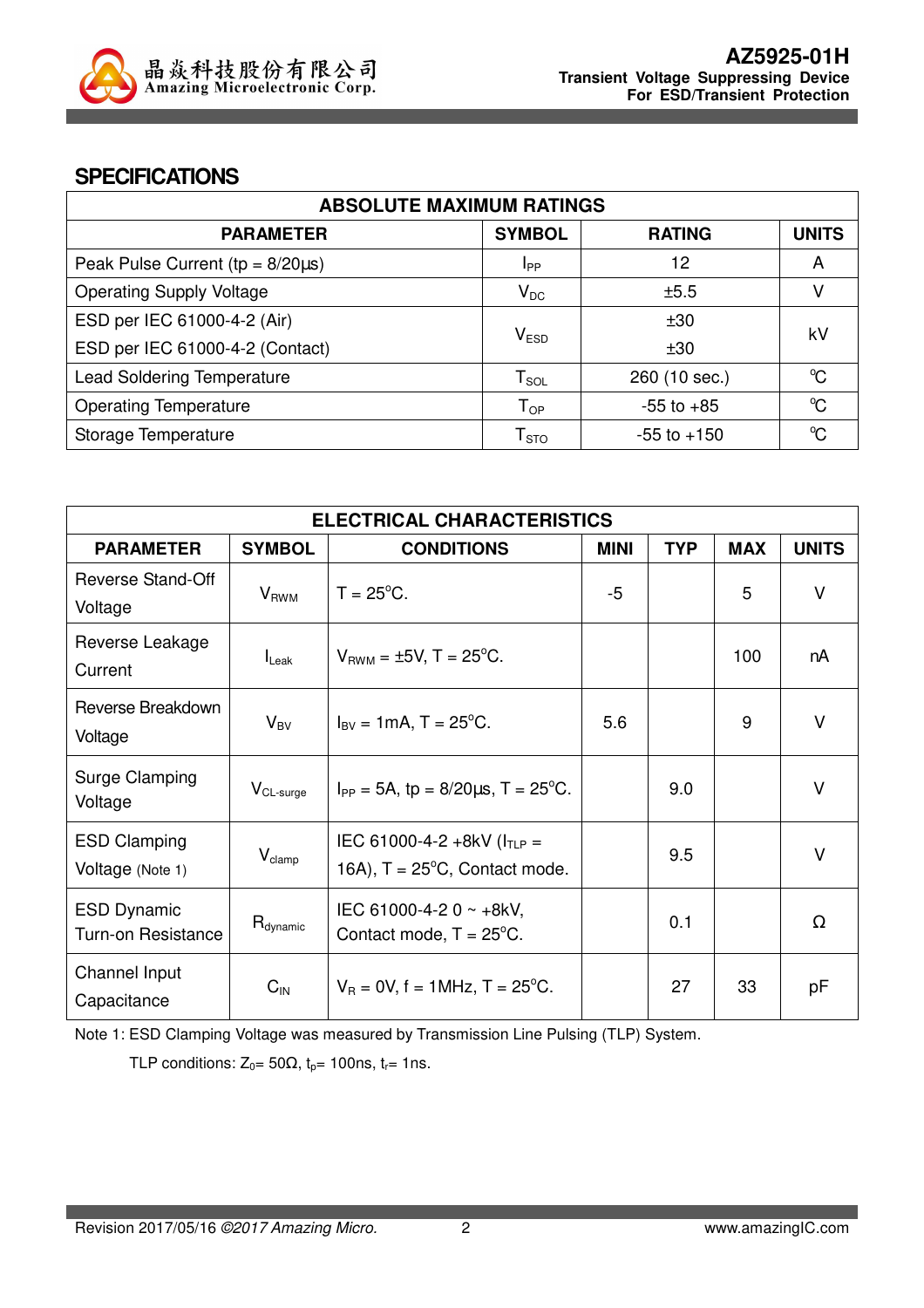

# **Typical Characteristics**





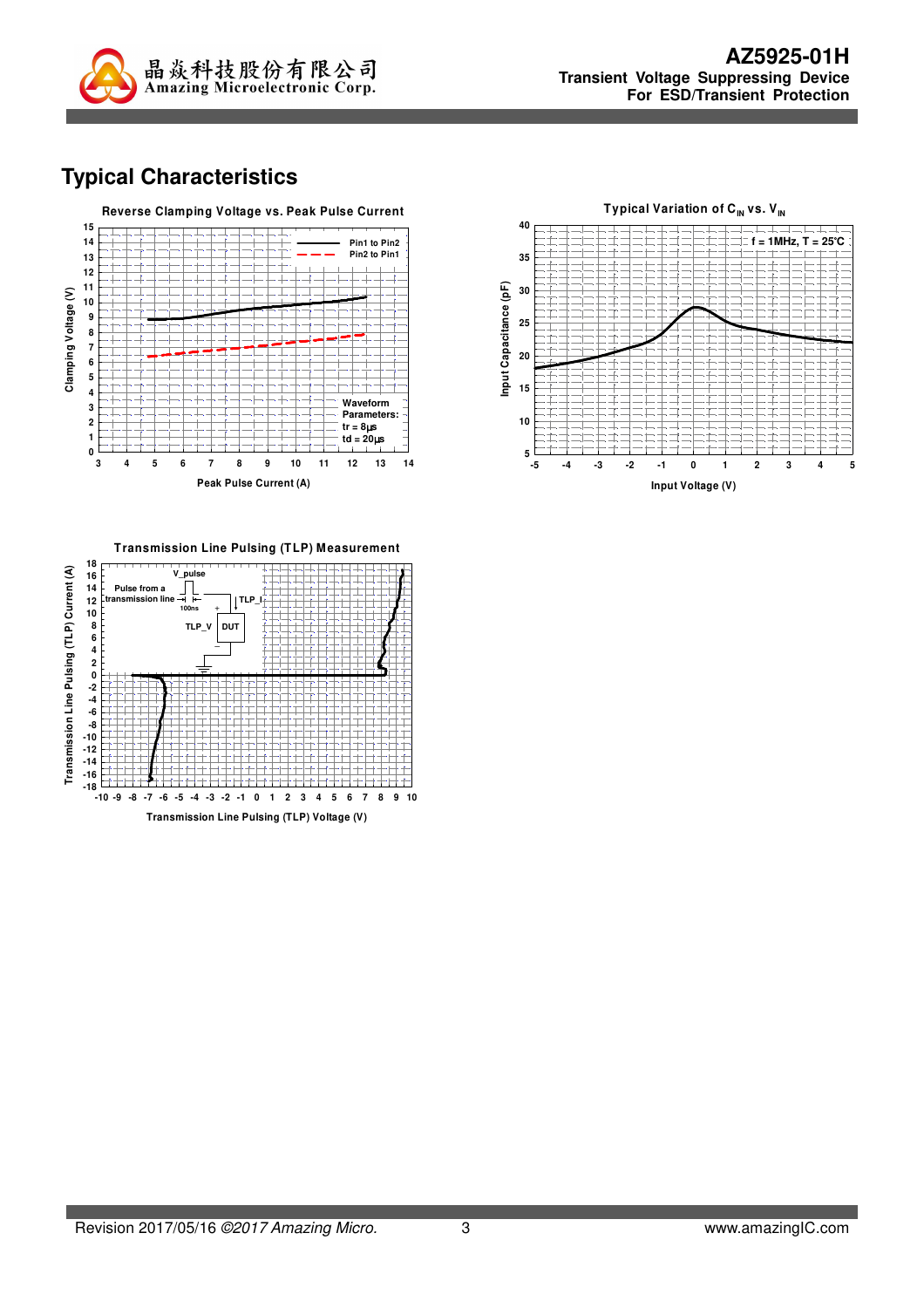

## **Applications Information**

The AZ5925-01H is designed to protect one line against system ESD/EFT/Lightning pulses by clamping them to an acceptable reference. It provides bi-directional protection.

The usage of the AZ5925-01H is shown in Fig. 1. Protected line, such as data lines, control lines, or power lines, is connected at pin 1. The pin 2 is connected to a ground plane on the board. Since AZ5925-01H is bi-directional, these connections can be reversed (protected line to pin 2, ground to pin 1). In order to minimize parasitic inductance in the board traces, all path lengths connected to the pins of AZ5925-01H should be kept as short as possible.

In order to obtain enough suppression of ESD induced transient, good circuit board is critical. Thus, the following guidelines are recommended:

- Minimize the path length between the protected lines and the AZ5925-01H.
- Place the AZ5925-01H near the input terminals or connectors to restrict transient coupling.
- The ESD current return path to ground should be kept as short as possible.
- Use ground planes whenever possible.
- NEVER route critical signals near board edges and near the lines which the ESD transient easily injects to.



**Fig. 1 ESD protection scheme by using AZ5925-01H.**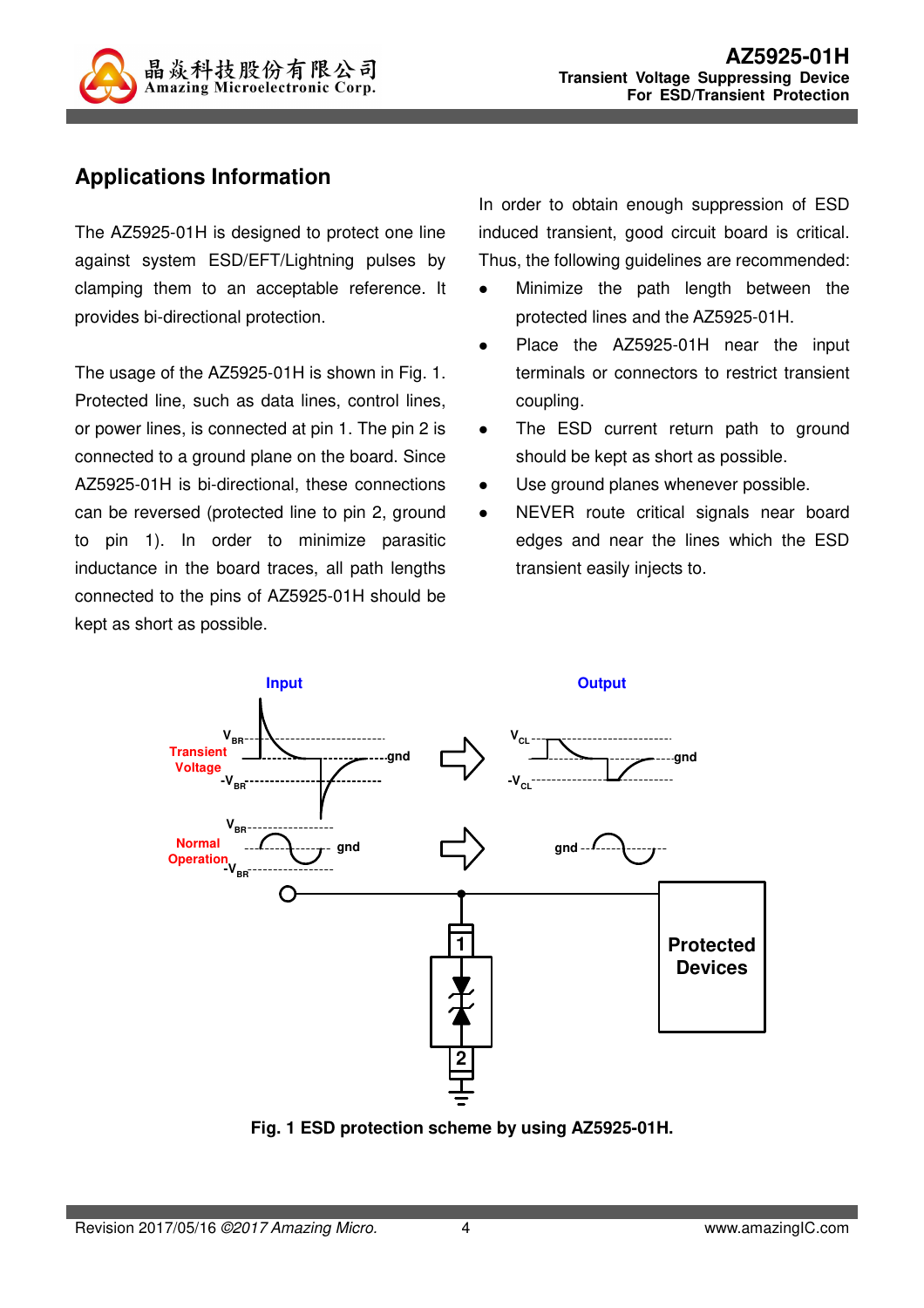



#### **PACKAGE DIMENSIONS**

| <b>Symbol</b>  |      | <b>Millimeters</b> | <b>Inches</b> |       |  |
|----------------|------|--------------------|---------------|-------|--|
|                | MIN. | MAX.               | MIN.          | MAX.  |  |
| A              | 0.5  | 0.77               | 0.020         | 0.030 |  |
| b              | 0.25 | 0.35               | 0.010         | 0.014 |  |
| C              | 0.08 | 0.2                | 0.003         | 0.008 |  |
| D              | 0.7  | 0.9                | 0.028         | 0.035 |  |
| Е              | 1.1  | 1.3                | 0.043         | 0.051 |  |
| E <sub>1</sub> | 1.5  | 1.7                | 0.059         | 0.067 |  |

#### **LAND LAYOUT**



Notes:

This LAND LAYOUT is for reference purposes only. Please consult your manufacturing partners to ensure your company's PCB design guidelines are met.

## **MARKING CODE**



z = Device Code  $X = Date Code$ 

| <b>Part Number</b> | <b>Marking Code</b> |
|--------------------|---------------------|
| AZ5925-01H.R7G     | zX                  |
| (Green Part)       |                     |

Note. Green means Pb-free, RoHS, and Halogen free compliant.

#### **Ordering Information**

| PN#            | Material |                         | Type Reel size | <b>MOO</b> | MOQ/internal box | MOQ/carton                                                                   |
|----------------|----------|-------------------------|----------------|------------|------------------|------------------------------------------------------------------------------|
| AZ5925-01H.R7G | Green    | $\mathrm{T}/\mathrm{R}$ | $\sigma$ inch  |            |                  | $\vert 3,000/\text{real} \vert$ 4 reels = 12,000/box 6 boxes = 72,000/carton |